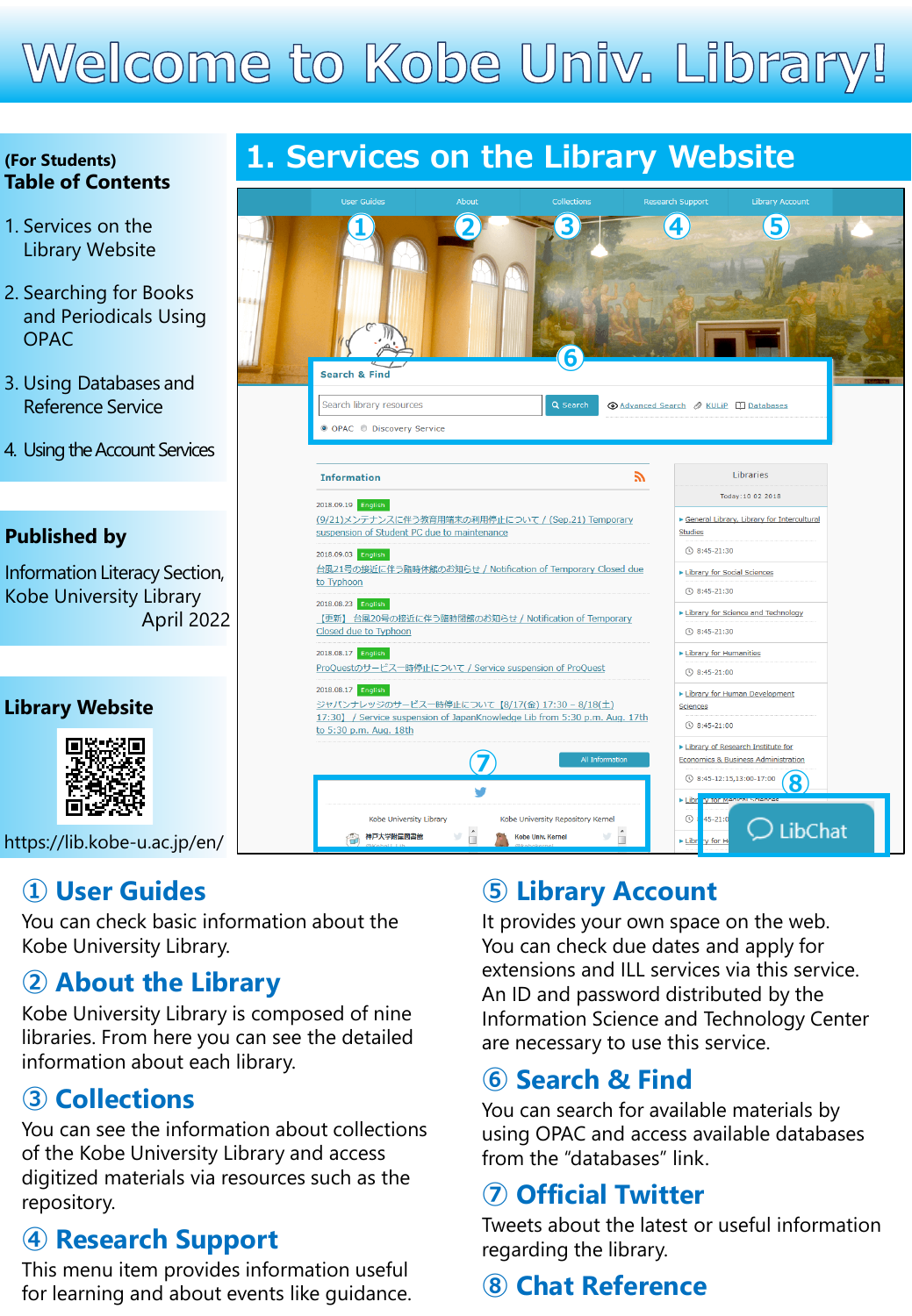# **2. Searching for Books and Periodicals Using OPAC**

#### **Searching for material possessed by Kobe University【OPAC】**

- Searching for materials by theme(keywords / classification / subject......)
- $\cdot$  Searching for the specified material(title / author name / ISBN......)



# ○ **OPAC (Online Public Access Catalog)**

You can search materials (Books, E-Books, Journals and E-Journals) in the Kobe University Library. When the book you search for is on loan or only located in a remote library, you can apply for reservation or delivery services via OPAC.



# ○ **How to use e-Resources**

| URL            | <b>Location</b>        | <b>Volumes</b>                                                        | Year/Date                                                           | <b>Barcode No.</b> | Call No. | <b>Status</b> | <b>Reserve</b> | Comment                                |  |
|----------------|------------------------|-----------------------------------------------------------------------|---------------------------------------------------------------------|--------------------|----------|---------------|----------------|----------------------------------------|--|
| 8 JOURNAL      | Electronic<br>Material | Available from 2000. Most<br>recent 1 year(s) not<br>available.       |                                                                     | EJ0000114990       |          |               |                | Gale Cengage<br><b>General OneFile</b> |  |
| <b>DOURNAL</b> | viic                   | Available from 2000. Mose<br>recent 1 year(s) not<br><b>Standbook</b> | <b>Available Range</b><br>Please be sure to confirm available range |                    |          |               |                |                                        |  |
|                |                        | <b>Link to Full-text</b>                                              | because it is depending on provider site.                           |                    |          |               |                |                                        |  |



[For further information about OPAC, please refer to "Using the OPAC to Find Library Resources".](https://lib.kobe-u.ac.jp/media/sites/3/img-kulip-guidance-opac-en.pdf) https://lib.kobe-u.ac.jp/media/sites/3/img-kulip-guidance-opac-en.pdf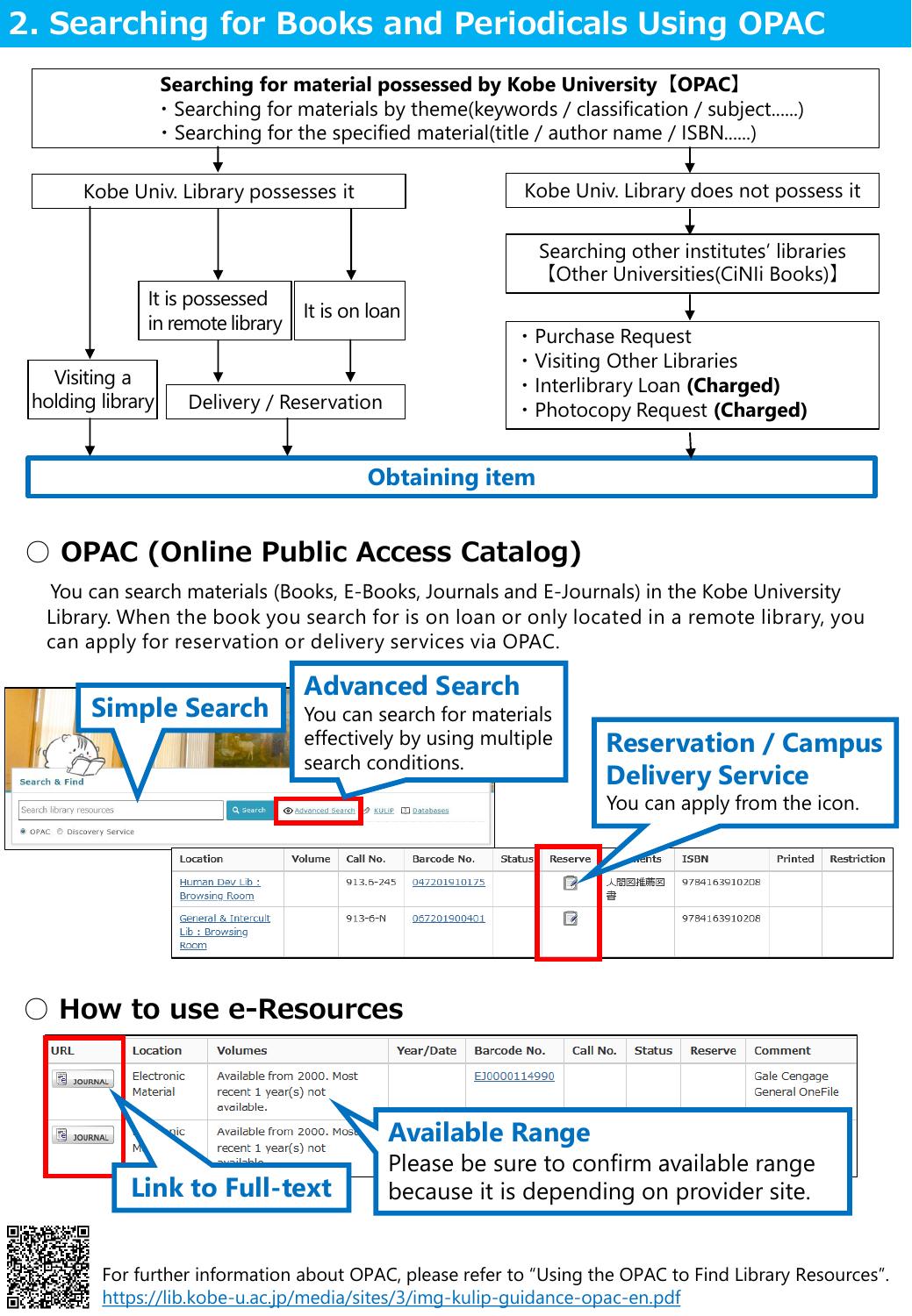# ○ **Using Databases**

When you click the "Databases" link on the Library website, the databases and search tools that are available in Kobe University are listed in alphabetical order. By clicking each database name, you can check their link, detailed information, and Users' guide.

| <b>Search &amp; Find</b>   |          |  |  |  |  |  |  |  |  |  |  |
|----------------------------|----------|--|--|--|--|--|--|--|--|--|--|
| Search library resources   | Q Search |  |  |  |  |  |  |  |  |  |  |
| ● OPAC ● Discovery Service |          |  |  |  |  |  |  |  |  |  |  |

# **Primary Databases**

Web of Science Core Collection (English articles), CiNii Research (Japanese articles), JapanKnowledge Lib (dictionaries, encyclopedias), Lexis Advance (precedents, law reviews, news), EndNote basic (document management tool)......

With **Discovery Search,** you can search for many kinds of materials no matter whether they are held by the Kobe University Library or not.

The databases and e-journals that Kobe University subscribes to are available via the on-campus network. If you want to use them from off-campus, please use the **VPN Connection Service** or **GakuNin Federation** provided by the Information Science and Technology Center.

※ The right to use databases or e-journals may be suspended if you download a large amount of files in a short time. Please do not take a large number of download at once.

# ○ **Using Reference Service**

We support how to search the literature and information necessary for learning / research / research.



Please see also "**KULiP: Information Retrieval Methods / Self-study Resources**" about how to search for information or more detailed information about databases.



[https://lib.kobe-u.ac.jp/kulip/en/top](https://lib.kobe-u.ac.jp/kulip/en/top/)